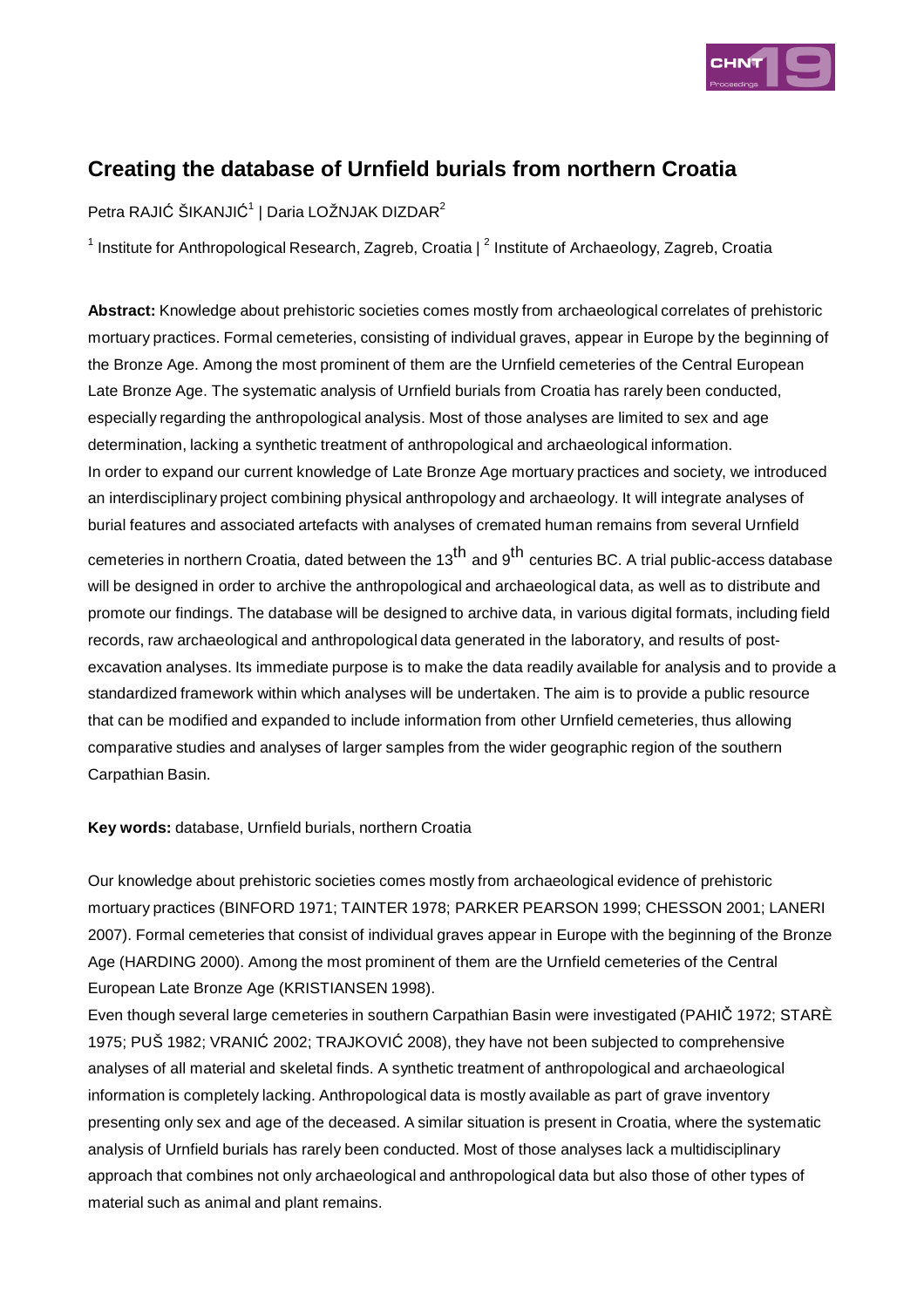

In order to expand our current knowledge of Late Bronze Age mortuary practices and society in the southern Carpathian Basin, an interdisciplinary project combining physical anthropology and archaeology was proposed. The project "Late Bronze Age mortuary practices and society in the southern Carpathian Basin" started in July 2014 as an Installation Research Project funded by the Croatian Science Foundation. The project is designed as a comprehensive synthesis of information obtained through archaeological, anthropological, and zooarchaeological analyses, as well as radiocarbon dating. Therefore, a team of experts from several disciplines has been gathered. Our project integrates analyses of burial features and associated artefacts with those of cremated human remains from several Urnfield cemeteries in northern Croatia.

Currently, the sample consists of 120 burials from six cemeteries in northern Croatia, dated between the 13<sup>th</sup>

and 9<sup>th</sup> centuries BC. This time span of about five centuries will allow us to monitor variability of mortuary practices across the region, during the entire Late Bronze Age. Our sample was collected through standard archaeological methods in the period between 2008 and 2013, but in order to augment it we plan some additional archaeological excavations. Therefore, in our investigations we will use a uniform methodological approach that will allow us to compare the "old" and "new" data, to introduce hypotheses about funerary rituals within a wider spatial and chronological frame. The implementation of our project implies the connection and intertwining of the traditional approach of the Central European archaeological school and the theoretical approaches of the Anglo-Saxon School (GRAMSCH 2010), as well as their application to the area of northern Croatia, as part of the Carpathian Basin, that is, Central Europe, where our area belongs in terms of the cultural affiliation in the Late Bronze Age.

Research on the project is organised in four major steps. The first one is systematic data collection through laboratory work independently on the remains of material culture and human cremated remains. The second step in the project is the creation of a database in order to archive all our gathered data. The third step consists of independent analyses of the two main categories of data, human remains and artefacts. The last step is integration of the results of independent anthropological and archaeological analyses in order to address issues of mortuary practices.

One of the crucial steps of the project is the creation of the database. It is designed to archive data from all aspects of our project, from initial excavation records through post-excavation analyses and research to eventual dissemination and archiving. Its immediate purpose is to make the data readily available for analysis and to provide a standardized framework within which analyses will be undertaken. The creation of the database was done by a computing specialist, who has designed the structure in close consultation with members of the research team. The database was created using the ASP.NET web application framework and C# programming language. In order to fulfil all the proposed tasks, the database contains comprehensive information about all available different types of archaeological and anthropological resources. It was created on the model of the e-publication of the cemetery Franzhausen-Kokoron (http://epub.oeaw.ac.at/franzhausen-kokoron2). This e-publication was used as a starting point that was enhanced with some of the data from the research specific to our proposed project, such as archaeological excavation, anthropological and archaeological analysis, as well as archaeozoological and archaeobotanical analysis and radiocarbon dating. The database structure consists of several data resources and the links or connections between them. Resources are further subdivided when necessary.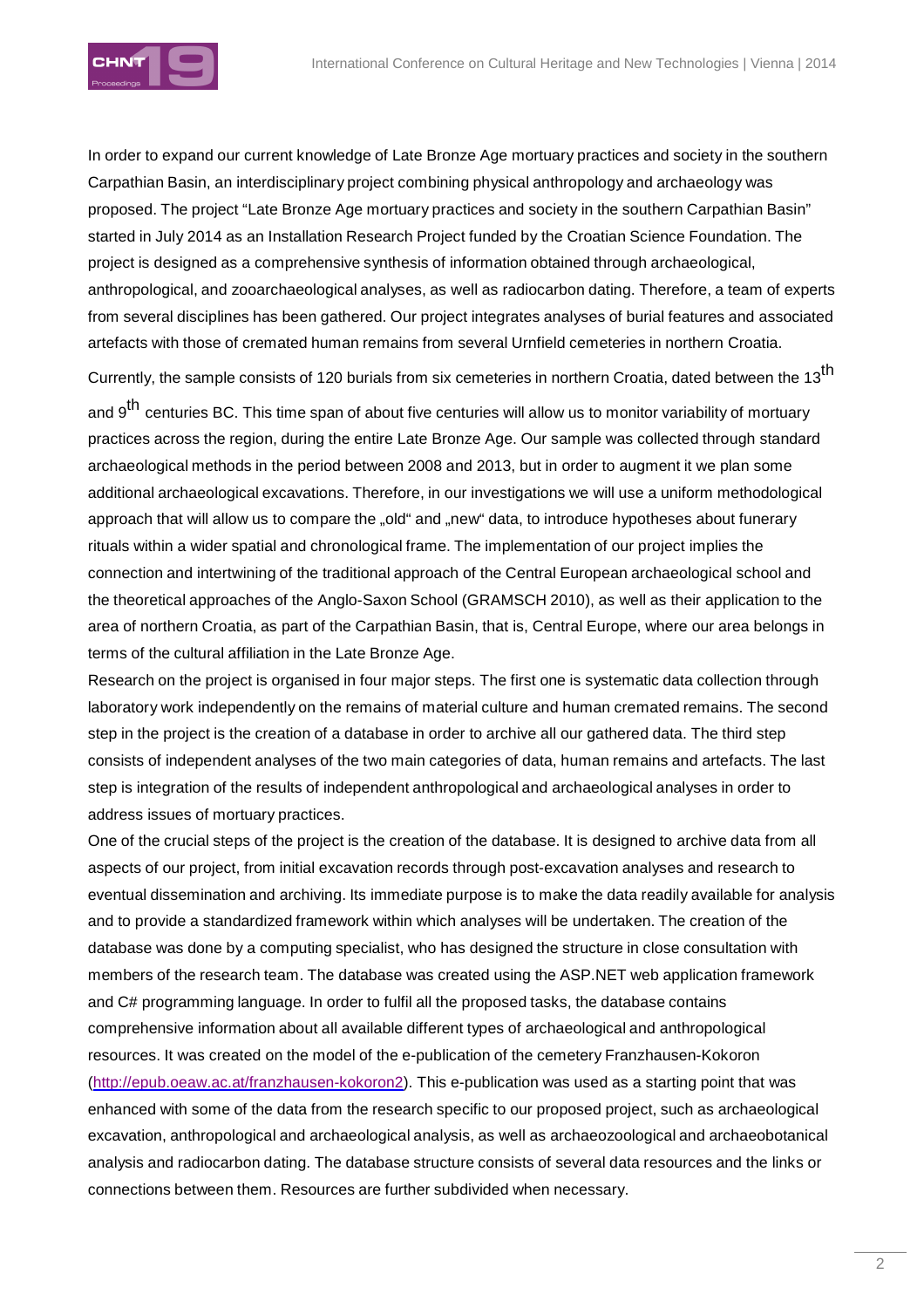

Ten general sections are: cemetery, grave, grave good, human remains, sex of the individual, age of the individual, animal remains, plant remains, dating, references. All the data entries will be carried out by the team member that performed that specific research. The category cemetery provides a unique identification number for every cemetery, site name, geographic location of the site and number of excavated graves. Data for each cemetery are entered by grave respectively. In the grave category, beside the cemetery identification number, each grave is attributed its own identification number. Also the number of grave goods and individuals is reported, as well as radiocarbon dating if available and photographies of the grave. The "Grave good category" describes every type of finding found in each grave by its basic characteristics. Once each artefact gets its own identification number and the type of the object is defined, it is described by several categories: the material from which it is made, its form, type of processing and decoration, colour and measurements. Also, if available, some photographs or drawings of the described artefact will be inserted. The Category "Individual" provides anthropological data for each individual discovered in the grave. Information on sex and age of the deceased as well as weight and colour of the collected bones and identification of pathological changes are presented. Sex and age sections are further subdivided in order to precisely emphasise on which criteria estimation was based. Also, when possible, some photographs of interesting bone fragments will be presented. Although analyses of animal and plant remains are not currently part of the proposed project, we have provided sections for their future input. The category for animal remains contains the identification number for the grave and the animal bone, which is further described according to the body part and the anatomical element to which they belong. Also, if possible, animal species is quoted as well as age and sex of the animal, with short description of the remains, their weight and photography. A plant section provides the grave and plant remains identification number, a short description of the find and, if available, photography. The dating section brings information on material on which dating was performed, relative and absolute chronology for the analysed site and the laboratory in which radiocarbon dating was done.

In order to demonstrate how our proposed database is used, we have inserted data gathered from one of our cemeteries, Slatina. The site is positioned on gentle elevations on the eastern side of the Potočani stream, which is located on the eastern edge of the town of Slatina in eastern Croatia. The rescue excavation in late autumn 2009 yielded a settlement and a cemetery of the Urnfield culture. Below the geological stratum of brown clay with numerous features from Antiquity and the Late Iron Age, another stratum was discovered with abundant remains of a Late Urnfield settlement. A contemporary cemetery was excavated south from the settlement (FILIPOVIĆ 2010, 132-133). Altogether, 38 Urnfield graves were explored, which changed the perception of the period that follows after the end of the Virovitica group in the Drava valley region. The burial rite practised in Slatina shows some modifications in relation with the preceding Virovitica group (VINSKI-GASPARINI 1973). The cremated remains of the deceased were placed in ceramic receptacles functioning as urns – pots, amphorae or jugs which were usually covered with a bowl. Urns were of a smaller size, grave-pits were also smaller, and they did not contain any shards of other broken vessels, nor were gravepits filled up with the remains of the funeral pyres, except in the case of grave 15. In the majority of graves the cremated human remains were placed in pots, followed by amphorae. In exceptional cases jugs were also used. For the time being, we can only speculate about the reasons for the selection of particular receptacles for the burial of the cremated remains of the deceased. It is clear how the burial rite, besides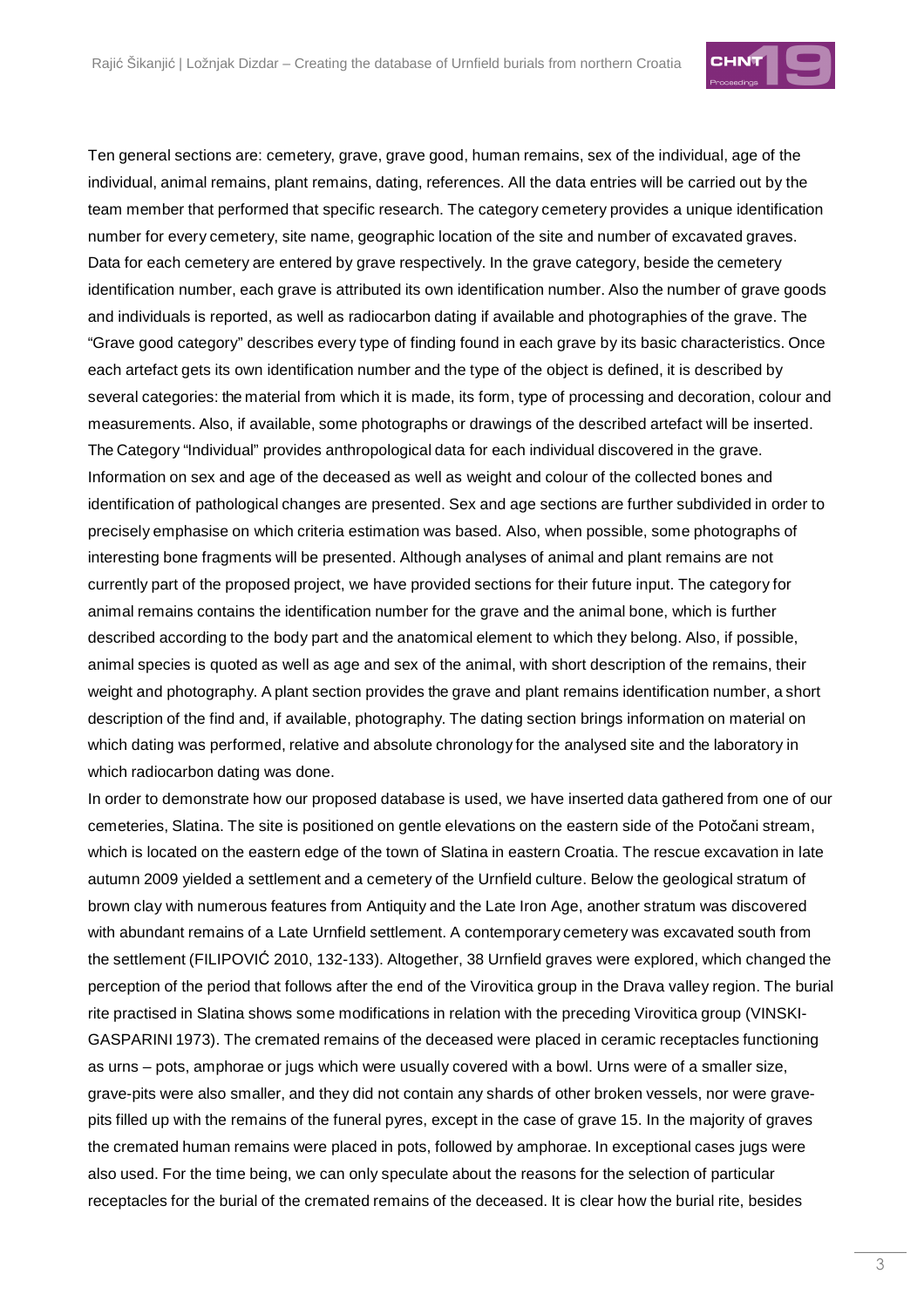

ceramics, was also changed during the Ha A1. These graves were dated to the end of Ha A1 and in Ha A2

and, according to new absolute dates from the neighbouring area, in the 12<sup>th</sup> and 11<sup>th</sup> centuries BC (ČREŠNAR, TERŽAN 2014, 693). Radiocarbon dates obtained from the bone samples from two Slatina graves confirm this datation. The two burial were dated to cal BC 1120 to 970 (grave 20) and cal BC 1155 to 1145 (grave 30).

All excavated material from Slatina was submitted for the analysis of artifactual remains and cremated human bones. Laboratory work on both types of remains was aimed at systematic data collection. After conservation and documentation of the finds, formal traits of artifacts and their features were described. Each artifact was analysed in detail in order to document a series of parameters related to the artifact's shape,size, decoration and raw material. This detailed documentation allowed classification and attribution of the artifact to a specific period.

Human cremated remains were analysed using standardized techniques in order to gather information about macroscopic appearance: fragmentation and completeness of bone, color, number of individuals, age and sex determination as well as pathological conditions (MCKINLEY, ROBERTS 1993; BRICKLEY, MCKINLEY 2004). Bone fragmentation and completeness was assessed by weighing the complete cremated remains and each of the several skeletal regions into which the bones were divided (cranium, axial, upper limb, lower limb, unidentified fragments). Bone colour was recorded by standard colour chart in order to gain information on pyre temperature and position of the body. The number of individuals within a cremation was determined by the duplication of identifiable bone fragments or by obvious age-related differences in bone size and development. Ageing of the individuals was based on epiphyseal fusion, dental development, cranial suture closure, pubic symphysis and auricular surface morphology and signs of joint degeneration. The determination of sex was based on sexually dimorphic characteristics of cranium and pelvis, and size and robusticity of bone fragments. Position and form of pathological lesions was described and a possible diagnosis was proposed.

After all the available data for Slatina cemetery were entered in the database, a preliminary data mining was performed. The database will provide us some preliminary answers on research questions about mortuary practices through modes of body treatment and disposal, such as: How many graves contain human skeletal remains? How many persons were buried in one grave or in one urn? Which type of vessel was used as urn and which as lid? Which parts of attire were put with deceased on the pyre?

The analysis of 38 burials revealed some interesting results. Human skeletal remains were found in only 27 graves. The other 11 burials should be interpreted after anthropological analyses as mostly damaged graves with little amount of burned bones (grave 16), or ritual pits with remains of sacrificed animal bones and pottery shards. All burials, except one, are single. In grave 15, remains of two individuals, a child and a young female, were present. Detailed analysis revealed that the remains belonged to 28 individuals, 12 children and 16 adults. Among adults there were five females, eight males, and three persons whose sex could not be estimated. The majority of the children, eight of them, were younger than 5 years. According to the age at death, adults were assigned to one of the three categories 20-35 years, 35+ years and adults. In all three age groups adults were equally present, five individuals in 20-35 group, six in the older group, and for five of them a precise age could not be estimated. The weight of complete cremated remains ranged from 3.3g (juvenile burial) to 2241.3g (adult burial). However, the majority of the burial weighed from 100 to 1000g.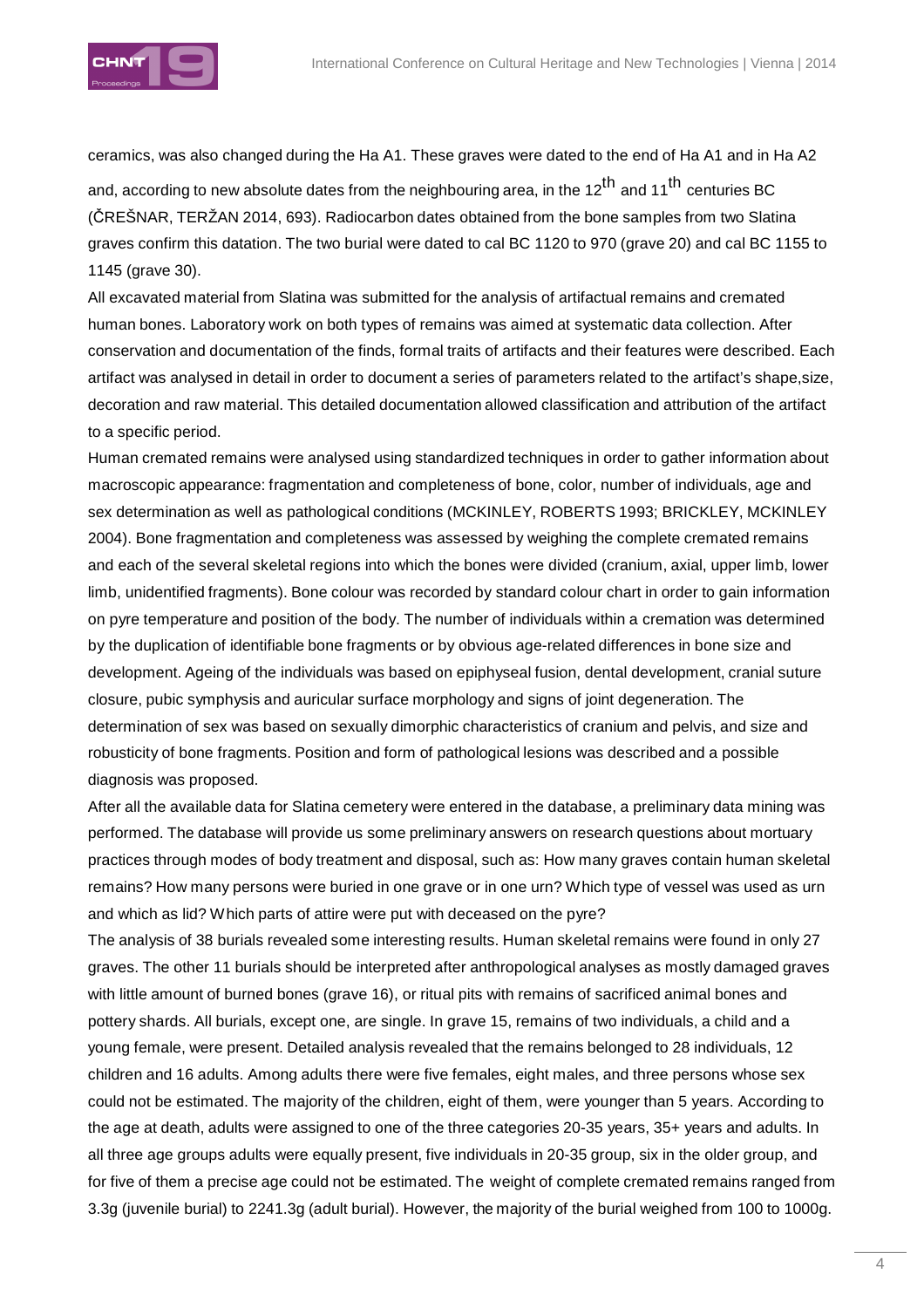

Grave 15, even being the double burial, also fits into this range. The colour of cremated bones is mostly light grey.

In graves with human remains, each deceased was buried in an urn. Analyses of grave goods have demonstrated that the Slatina community used three types of urn: amphorae, jugs and pots. In 15 graves bowls were used as lids on urns, while in 6 graves cups were used as lids. The relative scarcity of metal objects in graves is also evident. They were found in only 6 graves and were mostly pieces of jewellery (rings, pins, bracelet and torc). The only knife was found in grave 16, where a child was buried. These results put into question the common opinion that sex and age of the deceased could be estimated based on the type of the grave goods.

By combining archaeological and anthropological data from Slatina we have received some preliminary results. Anthropological data confirm normal demographic distribution of the community that was buried in this cemetery. Even though three types of urns were present, two of them, amphora and jug, were only found in the graves of children and males. It is possible that the selection of the recipient depended on the quantity of the human remains after cremation. Several pieces of jewellery belong mostly to females and children. Only one grave stands out by the quantity and quality of grave goods. That is grave 6 in which a young female was buried in an urn with a lid. Among the burned bones three bronze rings, one pin and one little bowl were placed. For the moment, the most conspicuous characteristic of the Slatina cemetery is the uniformity of the burial practice and even distribution of burial goods.

The next step in our research will be comparing the data from Slatina with another Urnfield cemetery from our project sample. Then we will have the opportunity to compare cemeteries through space in northern Croatia and through time during the time-span of the Urnfield culture. We assume that our research and using the database will confirm our hypothesis about different mortuary practices during the Urnfield culture with small but significant differences in body treatment and disposal between communities. It will be an attempt to the "bottom- up" approach according to A. Harding (2013,394) which enables "contextualizing the object in their home setting, prior to placing them within a wider framework". Such an approach will clarify the meaning of mortuary practices in small Urnfield communities and help researchers to connect them with neighbouring communities in their interactions which we could read not only through artefacts but through ritual practices also.

Although our database is only in the initial phase it has already shown its potential and we believe that it would be a useful tool in multidisciplinary analysis. The database will have an option to search and filter according to all categories of data. That will be the opportunity for fast searching of particular data and a possibility for testing our hypotheses with exact data within different analyses (archaeological, anthropological, archaeozoological and archaeobotanical). The first aim of constructing the database is to use it as a tool for testing our research questions within our sample, all the more so because this type of analysis had been neglected in Croatia. Our ultimate aim is that the database could be accessed through Internet in order to expand it with information from other Urnfield cemeteries. That would allow us comparative studies and analyses of larger samples from the wider geographic region on the same research questions.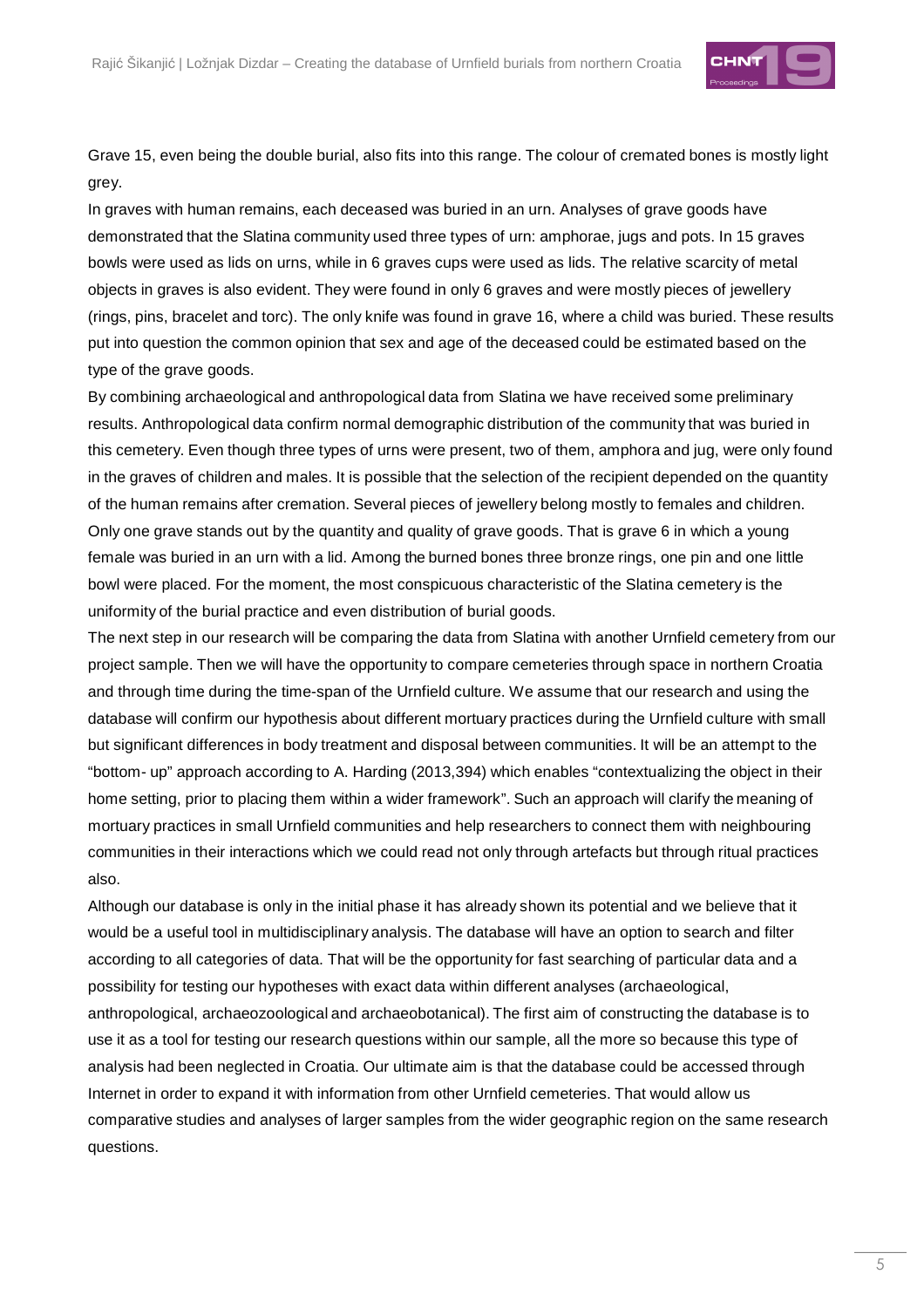

This meeting (CHNT 19) was an opportunity to present our database in its initial phase, as well as to test it with an aim to improve it as a final product which is an important step in our research that will influence our following project research.

### **Acknowledgements**

We most sincerely thank Tomislav Knežević, who has designed the structure of the database, Slavica Filipović from Museum of Slavonia Osijek who excavated the Slatina cemetery and Sanjin Mihelić who edited our article. This work has been fully supported by Croatian Science Foundation (the project IRP-11-2013- 5327).

### **References**

ČREŠNAR, M., TERŽAN B. (2014) Absolutno datiranje bronaste dobe na Slovenskem, in: Teržan B., Črešnar M. Absolutno datiranje bronaste in železne dobe na Slovenskem/Absolute Dating of the Bronze and Iron Ages in Slovenia, Katalogi in monografije 40. Ljubljana: Narodni muzej Slovenije.

BINFORD, L. R. (1971) Mortuary Practices: Their Study and their Potential. in: Brown J,A. (ed) Approaches to Social Dimensions of Mortuary Practices, Memoirs of the Society for American Archaeology 25. Washington: Society for American Archaeology.

BRICKLEY, M. MCKINLEY, J. I. (2004). Guidelines to the Standards for Recording Human Remains, IFA Paper No. 7. Southampton: British Association for Biological Anthropology and Osteoarchaeology. Reading: Institute of Field Archaeologists.

CHESSON, M. S. (2001) Social Memory, Identity, and Death: Anthropological Perspectives on Mortuary Rituals, Archaeological Papers of the American Anthropological Association No. 10. Hoboken: Wiley-Blackwell.

FILIPOVIĆ, S. (2010) Slatina – Veliko polje – Trnovača, Hrvatski arheološki godišnjak 6: 132-135.

GRAMSCH, A. (2010) Ritual und Kommunikation, Altersklassen und Geschlecherdifferencz im spätbronze- und früheisenzeitlichen Gräberfeld Cottbus Alvensleben-Kaserne (Branderburg), UPA Band 181. Bonn: Verlag Dr. Rudolf Habelt

GmbH.

HARDING, A. F. (2000) European Societies in the Bronze Age. Cambridge: Cambridge University Press.

HARDING, A. F. (2013) World Systems, Cores, and Peripheries in Prehistoric Europe, European Journal of Archaeology 16(3): 378- 400.

http://epub.oeaw.ac.at/franzhausen-kokoron2/

KRISTIANSEN, K. (1998) Europe before History. Cambridge: Cambridge University Press.

LANERI, N. (2007) Performing Death: Social Analysis of Funerary Traditions in the Ancient Near East and the Mediterranean. Chicago: The Oriental Institute.

MCKINLEY, J. I., ROBERTS, C. (1993) Excavation and Post-excavation Treatment of Cremated and Inhumed Human Remains, IFA Technical Paper No. 13. Reading: Institute of Field Archaeologists.

PAHIČ, S. (1972) Pobrežje, Katalogi in monografije 6. Liubliana: Narodni muzej.

PARKER PEARSON, M. (1999) The Archaeology of Death and Burial. Phoenix Mill: Sutton Publishing Limited.

PUŠ. I. (1982) Prazgodovinsko žarno grobišče v Ljubljani, Razprave XIII/2. Ljubljana: Slovenska akademija znanosti in umetnosti.

STARÈ, F. (1975) Dobova. Brežice: Posavski muzej.

TAINTER, J. (1978) Mortuary Practices and the Study of Prehistoric Social Systems. Advances in Archaeological Method and Theory 1:105–141.